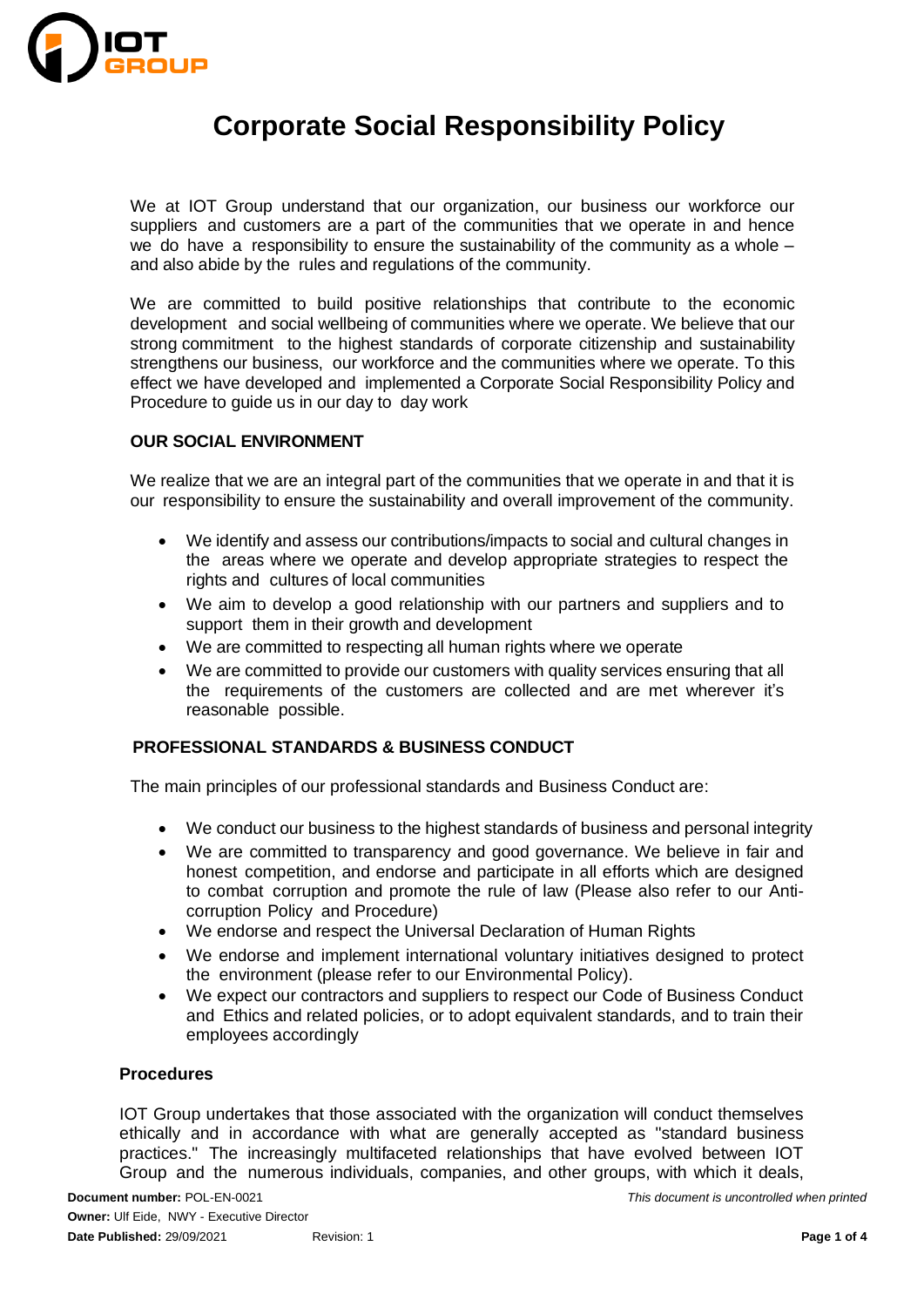

require that persons representing the IOT Group exercise a high degree of personal responsibility, integrity, and sound judgment. Each employee should be familiar with the policies and procedural guidelines that cover the business activities that are his/her responsibility. This requirement will vary significantly depending on the employee's position. It is hoped that by clearly setting forth the standards of behavior that IOT Group expects from its employees, any misunderstandings will be minimized, and any doubtful situation can be brought to the attention of the responsible manager and resolved.

### **Our people**

IOT Group realize that our people are the most important asset that our organization has and believes that the growth of our company should also result in the growth of our employees both socially as well as intellectually. The principles of our people's policy are:

- We are committed to diversity and provide equal employment opportunities to all employees and job applicants regardless of race, color, sex, age, sexual orientation, creed, national origin or disability.
- We do not tolerate any form of workplace harassment including sexual harassment of an employee or employment candidate
- We recognize and respect our employees' right to join associations and choose representative organizations for the purpose of engaging in collective bargaining in a manner that is consistent with applicable laws, rules, regulations and local customs
- We are committed to providing challenging and rewarding career opportunities to ensure that we have a skilled, capable and energized workforce
- We provide learning opportunities for employees to maximize their potential and ensure that the company achieves its business objectives
- The health and safety of our employees and neighbors is a paramount concern.

#### **Policy against Workplace Harassment and Discrimination**

IOT Group is committed to providing a work environment for all employees that is free from sexual harassment and other types of discriminatory harassment. Employees are expected to conduct themselves in a professional manner and to show respect for their coworkers.

IOT Group commitment begins with the recognition and Acknowledgment that sexual harassment and other types of discriminatory harassment are, of course, unlawful. To reinforce this commitment, IOT Group has developed a Code of Conduct procedure against harassment and a Whistleblower policy for employees who have been subjected to or witnessed harassment. These procedures and policy applies to all work-related settings and activities, whether inside or outside the workplace, and includes business trips and business-related social events. IOT Group property (e.g. telephones, copy machines, facsimile machines, computers, and computer applications such as e-mail and Internet access) may not be used to engage in conduct that violates this policy and procedures.

Prohibition of Sexual Harassment: IOT Group Code of Conduct procedure against sexual harassment prohibits sexual advances or requests for sexual favors or other physical or verbal conduct of a sexual nature, when: (1) submission to such conduct is made an express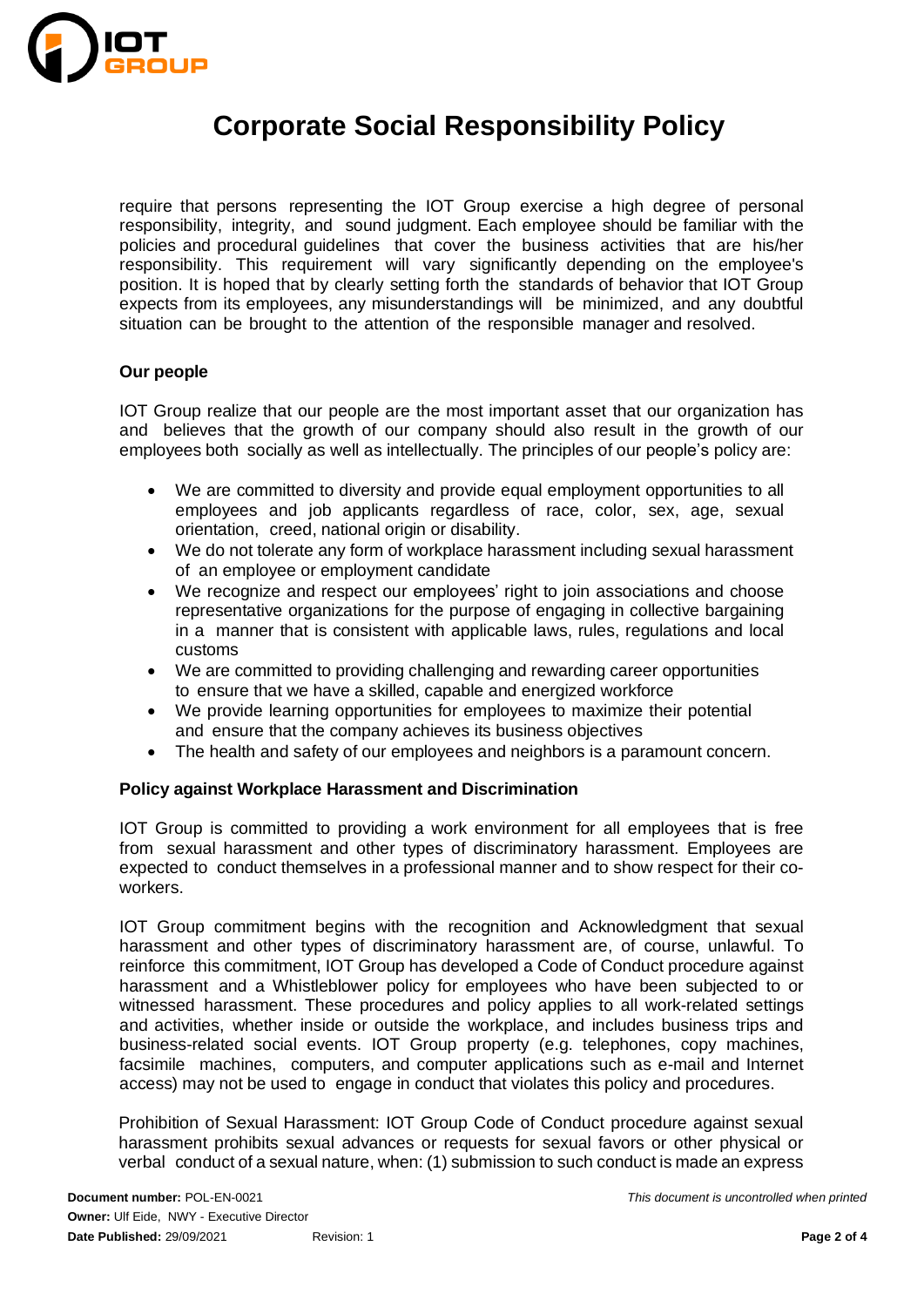

or implicit condition of employment; (2) submission to or rejection of such conduct is used as a basis for employment decisions affecting the individual who submits to or rejects such conduct; or (3) such conduct has the purpose or effect of unreasonably interfering with an employee's work performance or creating an intimidating, hostile, humiliating, or offensive working environment

While it is not possible to list all of the circumstances which would constitute sexual harassment, the following are some examples: (1) unwelcome sexual advances - whether they involve physical touching or not; (2) requests for sexual favors in exchange for actual or promised job benefits such as favorable reviews, salary increases, promotions, increased benefits, or continued employment; or (3) coerced sexual acts.

Depending on the circumstances, the following conduct may also constitute sexual harassment: (1) use of sexual epithets, jokes, written or oral references to sexual conduct, gossip regarding one's sex life; (2) sexually oriented comment on an individual's body, comment about an individual's sexual activity, deficiencies, or prowess; (3) displaying sexually suggestive objects, pictures, cartoons; (4) unwelcome leering, whistling, deliberate brushing against the body in a suggestive manner; (5) sexual gestures or sexually suggestive comments; (6) inquiries into one's sexual experiences; or (7) discussion of one's sexual activities.

While such behavior, depending on the circumstances, may not be severe or pervasive enough to create a sexually hostile work environment, it can nonetheless make coworkers uncomfortable. Accordingly, such behavior is inappropriate and may result in disciplinary action regardless of whether it is unlawful.

Prohibition of Other Types of Discriminatory Harassment: It is also against IOT Group policy to engage in verbal or physical conduct that denigrates or shows hostility or aversion toward an individual because of his or her race, color, gender, religion, sexual orientation, age, national origin, disability, or other protected category (or that of the individual's relatives, friends, or associates) that: (1) has the purpose or effect of creating an intimidating, hostile, humiliating, or offensive working environment; (2) has the purpose or effect of unreasonably interfering with an individual's work performance; or (3) otherwise adversely affects an individual's employment opportunities.

Depending on the circumstances, the following conduct may constitute discriminatory harassment: (1) epithets, slurs, negative stereotyping, jokes, or threatening, intimidating, or hostile acts that relate to race, color, gender, religion, sexual orientation, age, or disability; and (2) written or graphic material that denigrates or shows hostility toward an individual or group because of race, color, gender, religion, sexual orientation, age, national origin, or disability and that is circulated in the workplace, or placed anywhere in IOT Group premises such as on an employee's desk or workspace or on IOT Group equipment or bulletin boards (including digital boards and web sites – whether internal or external sites, as well as posting on social media). Other conduct may also constitute discriminatory harassment if it falls within the definition of discriminatory harassment set forth above.

Reporting of Harassment: If you believe that you have experienced or witnessed sexual harassment or other discriminatory harassment by any employee of an IOT Group of company, you should report the incident immediately to your supervisor or to the country manager. Possible harassment by others with whom IOT Group has a business